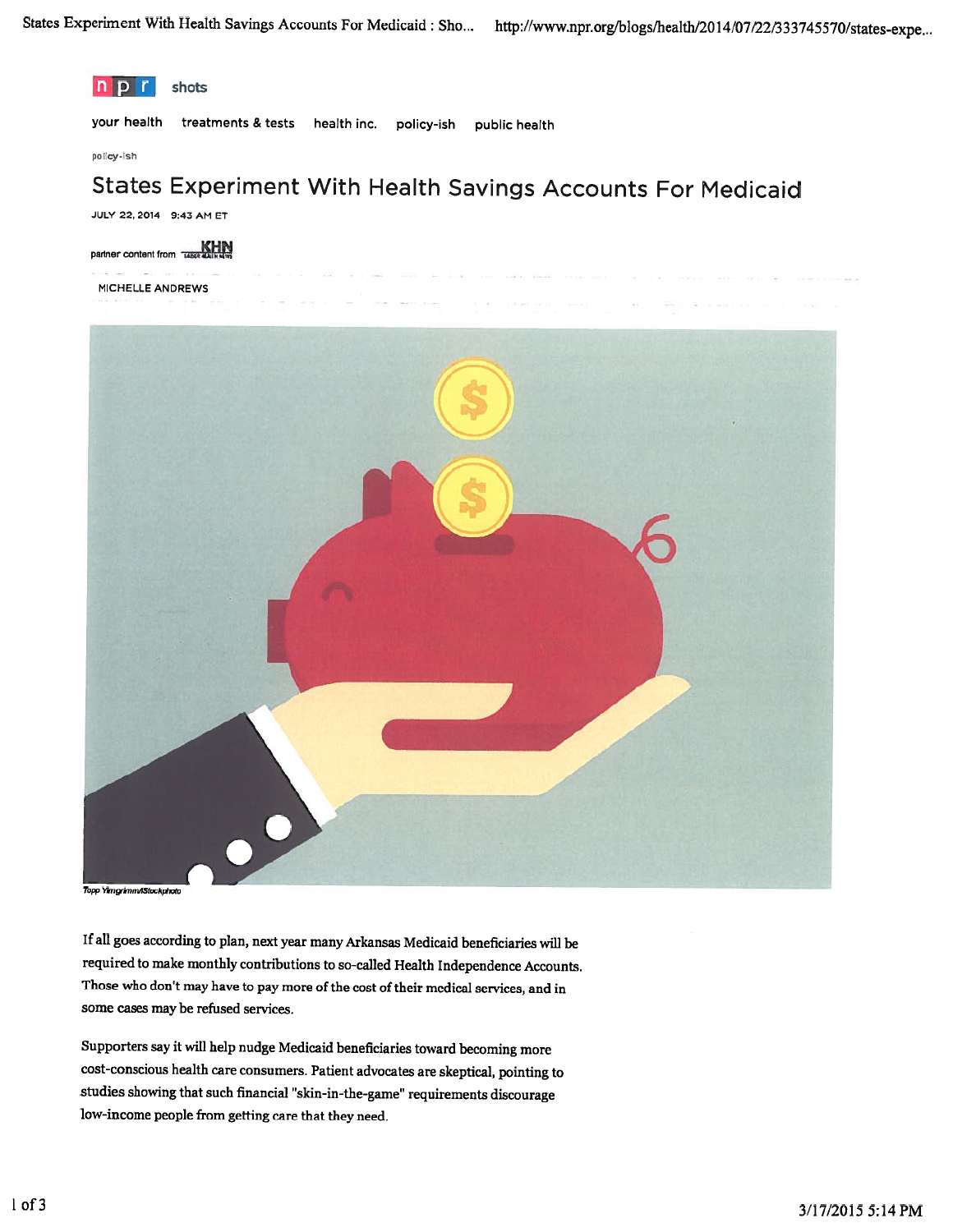The states of Michigan and Indiana have already implemented health savings accounts for their Medicaid programs, modeled after the accounts that are increasingly popular in the private market.

In Michigan and Indiana, people can use the funds, which may be supplemented by the state, to pay for services subject to the <sup>p</sup>lan deductible, for example, or to cover the cost of other medical services.



Attracts Other States' Interest

SHOTS - HEALTH NEWS The program particulars in each state Arkansas Medicaid Expansion differ. But both states — and the Arkansas proposal — require beneficiaries to make monthly

contributions into the accounts in order to reap certain benefits, such as avoiding cost sharing for medical services. Funds in the accounts may roll over from one year to the next, and participants may be able to use them to cover their medical costs if they leave the Medicaid program.

"We believe in consumerism," says John Selig, director of the Arkansas Department of Human Services. By requiring Medicaid beneficiaries to make <sup>a</sup> monthly contribution to <sup>a</sup> Health Independence Account, "we think they'll use care more appropriately and get <sup>a</sup> sense of how insurance works."

Under the health law, states can expand Medicaid coverage to adults with incomes up to 138 percent of the federal poverty level.

Arkansas is one of several states, including Iowa and Pennsylvania, that is experimenting with using Medicaid funds to enroll new Medicaid-eligible beneficiaries in private health insurance through the Affordable Care act marketplace.

For 2015, Arkansas wants to expand its experiment by introducing the Health Independence Accounts. Nearly all beneficiaries earning between <sup>50</sup> and <sup>138</sup> percent of the poverty level (\$5,835 to \$16,io5 for an individual) would have to participate through monthly contributions of between \$5 and \$25, depending on their income, or face cost-sharing requirements capped at <sup>5</sup> percent of income by Medicaid rules.



SHOTS - HEALTH NEWS **In addition**, Medicaid enrollees with In Michigan, Businessmen And incomes over the poverty level could be Politicians Agree On Medicaid refused services if they don't make their monthly contribution and don't make <sup>a</sup>

copayment. (This year, those with incomes between ioo and <sup>138</sup> percent of poverty already have copays.)

Each month that <sup>a</sup> beneficiary would make <sup>a</sup> payment to his or her account, the state would contribute \$15. Unused amounts would roll over from one year to the next up to <sup>a</sup> maximum of \$200, which could be used by the beneficiary for health care costs if he or she leaves Medicaid for private coverage.

At least <sup>40</sup> states charge premiums or cost sharing for at least some beneficiaries. These beneficiaries already have skin in the game, advocates say, and they question the value of these special accounts that add <sup>a</sup> whole new layer of complexity for people